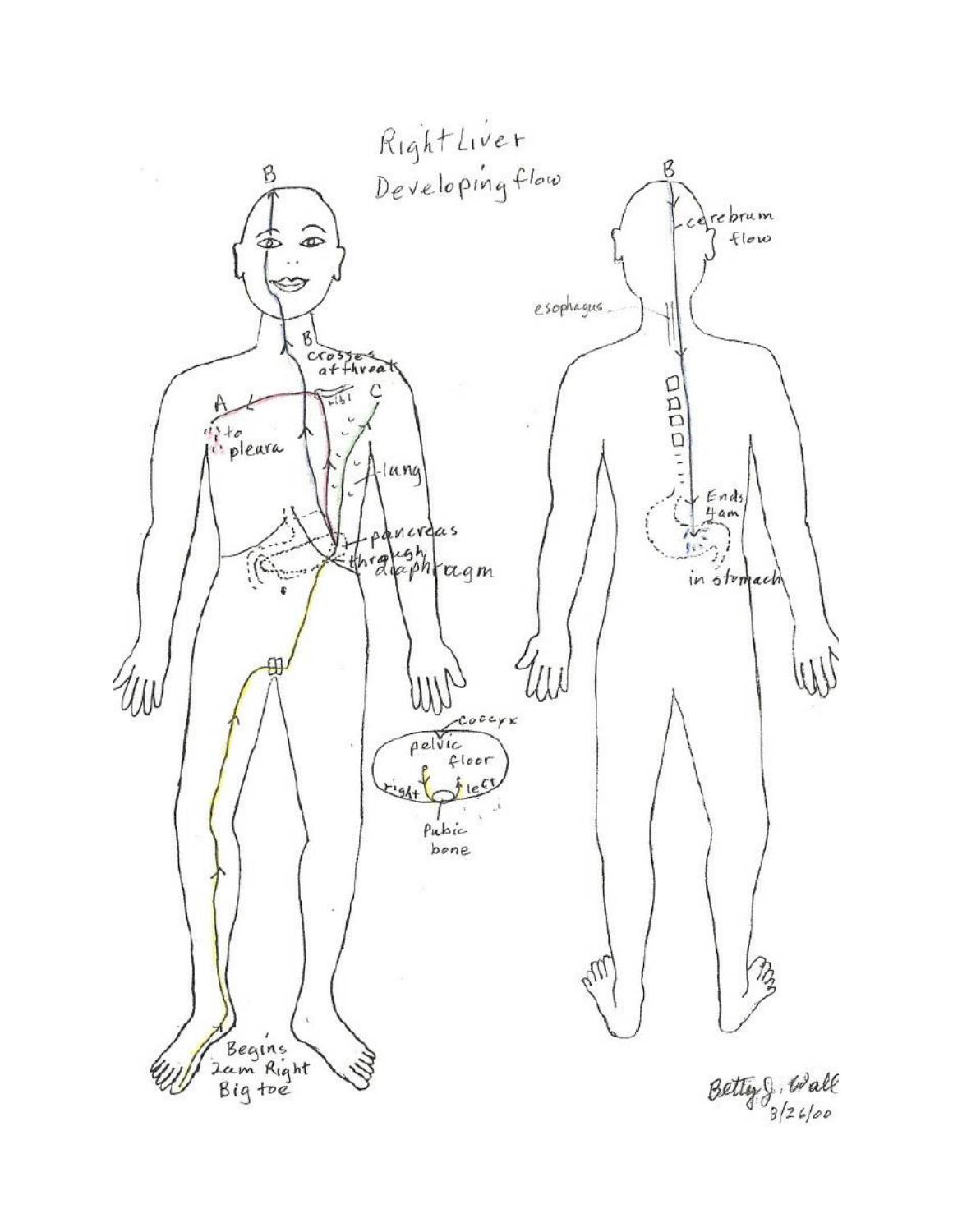## **RIGHT LIVER DEVELOPING FLOW**

At 2 AM the **right** Gall Bladder Developing Energy Flow arrived at the inside of the big toe changes into the **right** Liver Developing Energy Flow at the medial tip (inside) of the big toenail. Goes up the inside of the foot, by the inner ankle, through the inside of the back of the knee (between the bones and ligament), comes out to the inner thigh, goes underneath the groin (perineum), comes out to the front of the pubic bone where the left and right flows cross.

[Web That Has No Weaver: Beginning at top of big toe, traverses top/inner side of foot, ascending in front of the inner ankle & along medial aspect of leg. From the pubis symphysis it circulates the genitalia, crosses to opposite side and enters lower abdomen.]

The right flow ascends into left side of abdomen, by left inside of stomach and pancreas, passes through the diaphragm, and immediately separates into "A", "B" and "C", creating the energy that circulates in the lungs

"A" ascends and turns at first front rib, crossing the sternum to the right underarm area and scatters and flows into the pleura. (Pleura – the serous membrane investing lungs and lining the thorax. Thorax - the chest; the part of the body between neck and abdomen. The liver energy is nurturing the fluid surrounding the lungs.)

"B" goes up the left chest, crosses at the manubrium to the right side of the throat and ascends throat, through the bottom of the eye, up to the head, deep into the brain. [The right heart flow enters the Cerebrum, merges with the liver flow to create the Cerebrum Flow  $(5 \text{ depth } \text{aiding } 3)$ rd depth). The Cerebrum Flow goes to the back top of the head, descends in front of the cervicals, into the neck, to the right side of the esophagus. The Cerebrum flow descending to stomach, and liver flow ascending to the head, sandwich the esophagus. The Cerebrum flow disperses outside the right stomach. (Cerebrum Flow is also providing energy for developing lung function.) The liver flow changes into the Cerebrum Flow and the Lung Flow. The Cerebrum flow is illustrated and discussed as part of the liver flow.

"C" flows immediately into the left lung, energizing the inner lung. At the apex of the left lung ( subclavian area), it becomes the **left** lung flow at 4 AM. …

[Web/No Weaver: lung meridian originates in the middle portion of the body cavity & runs downward, internally, to connect with the large intestine, then turns and passes upward through the diaphragm, etc.]

(Note: see discussion at bottom of page in text of Left Liver flow.)